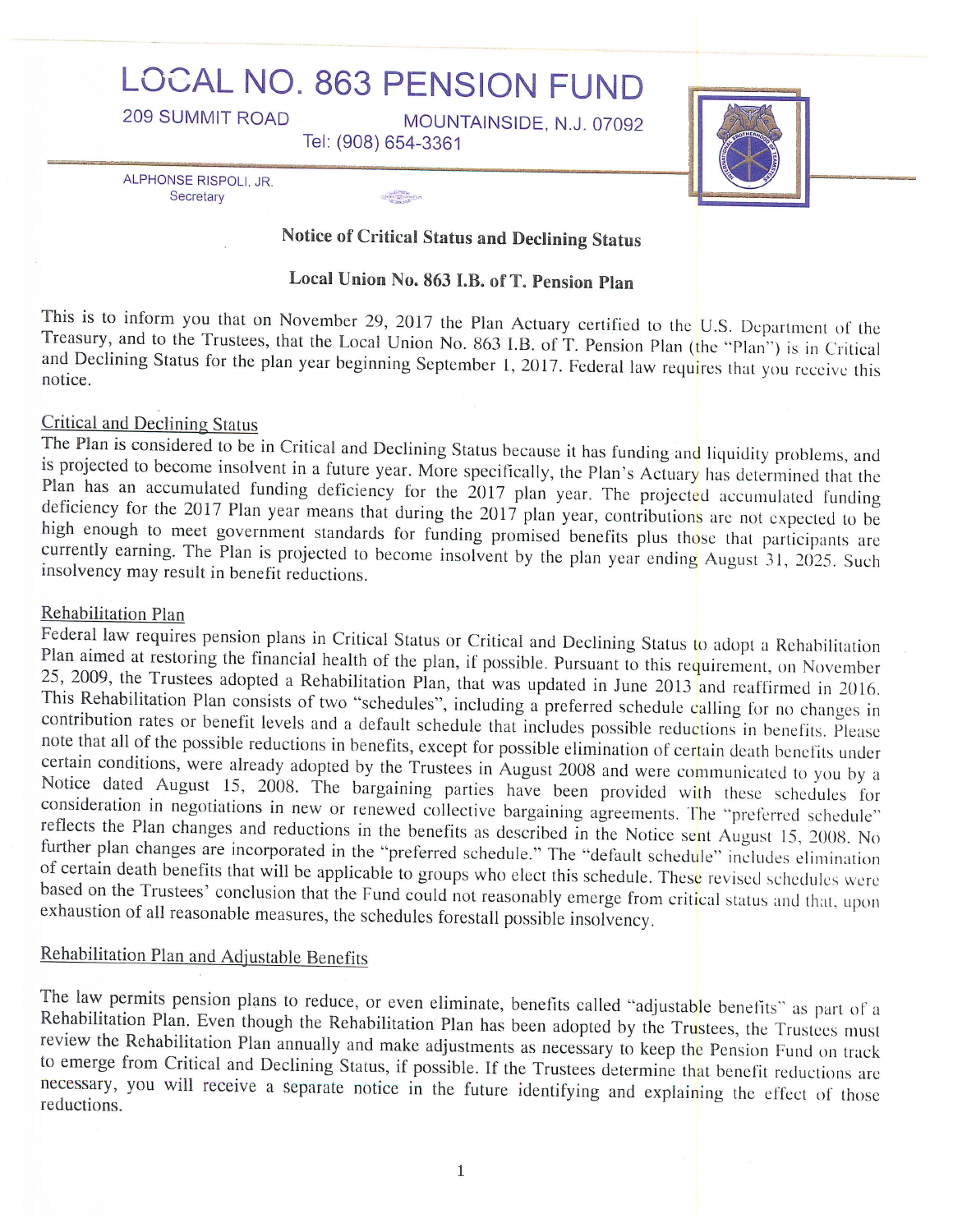- The 10-Year Certain guarantee
- Post-retirement death benefits;
- Early retirement benefit or retirement-type subsidy;
- Benefit payment options other than a qualified joint-and survivor annuity (QJSA);
- Other similar benefits, rights, or features under the plan

Any changes to Adjustable Benefits, which are adopted as part of the Rehabilitation Plan, will not reduce the level of any participant's accrued benefit payable at Normal Retirement Age.

#### Employer Surcharge

The law requires that all contributing employers pay to the Fund a surcharge to help correct the Fund's financial situation, beginning 30 days after the employer is notified that the plan is in critical and declining status.

The surcharge is a percentage of the employer's negotiated contribution rate. A 5% surcharge was applicable the first Plan year in critical status. The surcharge went up to 10% for each succeeding Plan year in which the Fund is in critical status, until the employer agrees to a collective bargaining agreement that implements one of the schedules in the Rehabilitation Plan. These surcharges are separate requirements and are in addition to the obligation of the contributing employers to pay their regular contributions and their share of accumulated funding deficiencies. The 10% surcharge applies to contributions actually paid on or after September 1, 2009.

The surcharge amount is paid in a separate check made payable to the Teamsters Local 863 Pension Fund, with the notation "surcharge." These surcharges will be disregarded in determining the rate of benefit accruals and potential employer withdrawal liability allocations, as required by the law. However, they will be reflected in the determination of the annual payment for any withdrawal liability allocation.

#### Multiemployer Pension Reform Act of 2014 (MPRA)

Under the Multiemployer Pension Reform Act of 2014 ("MPRA"), a plan that has been determined to be in critical and declining status and is projected to become insolvent may be able to adopt certain reductions to accrued benefits, subject to various requirements and limitations, if doing so is projected to prevent insolvency. Generally, in order for the plan sponsor to adopt a benefit suspension, the suspension must be approved by the Department of the Treasury (Treasury) in consultation with the Department of Labor and the Pension Benefit Guaranty Corporation (PBGC), and ratified by a vote of the plan's participants and beneficiaries. MPRA also provides that a plan in critical and declining status that cannot be projected to avoid insolvency by benefit suspension alone, may be eligible to apply to the PBGC for a partition, subject to various requirements and limitations, if a partition (in addition to suspension) is projected to prevent insolvency. If the Trustees of the Plan determine that it is in the best interest of the Plan and the Plan's participants and beneficiaries to utilize one of the statutory tools available pursuant to MPRA, you will receive a separate notice in the future identifying and explaining the effect of these provisions.

#### What's Next

We understand that legally required notices like this one can create concern about the Fund's future. Be assured that the Board of Trustees takes very seriously its obligation to preserve the financial viability of the Fund to the greatest extent possible. As a final note, since the Fund is influenced by economic and financial variables beyond our control (such as market volatility and changes in employment and/or the number of contributing employers), unexpected developments can affect the Fund's status and any future corrective actions needed.

#### Where to Get More Information

You have the right to receive a copy of the complete Rehabilitation Plan from the Pension Fund upon request. For more information about this Notice, you may contact the Board of Trustees, Local Union No. 863 I.B.T.